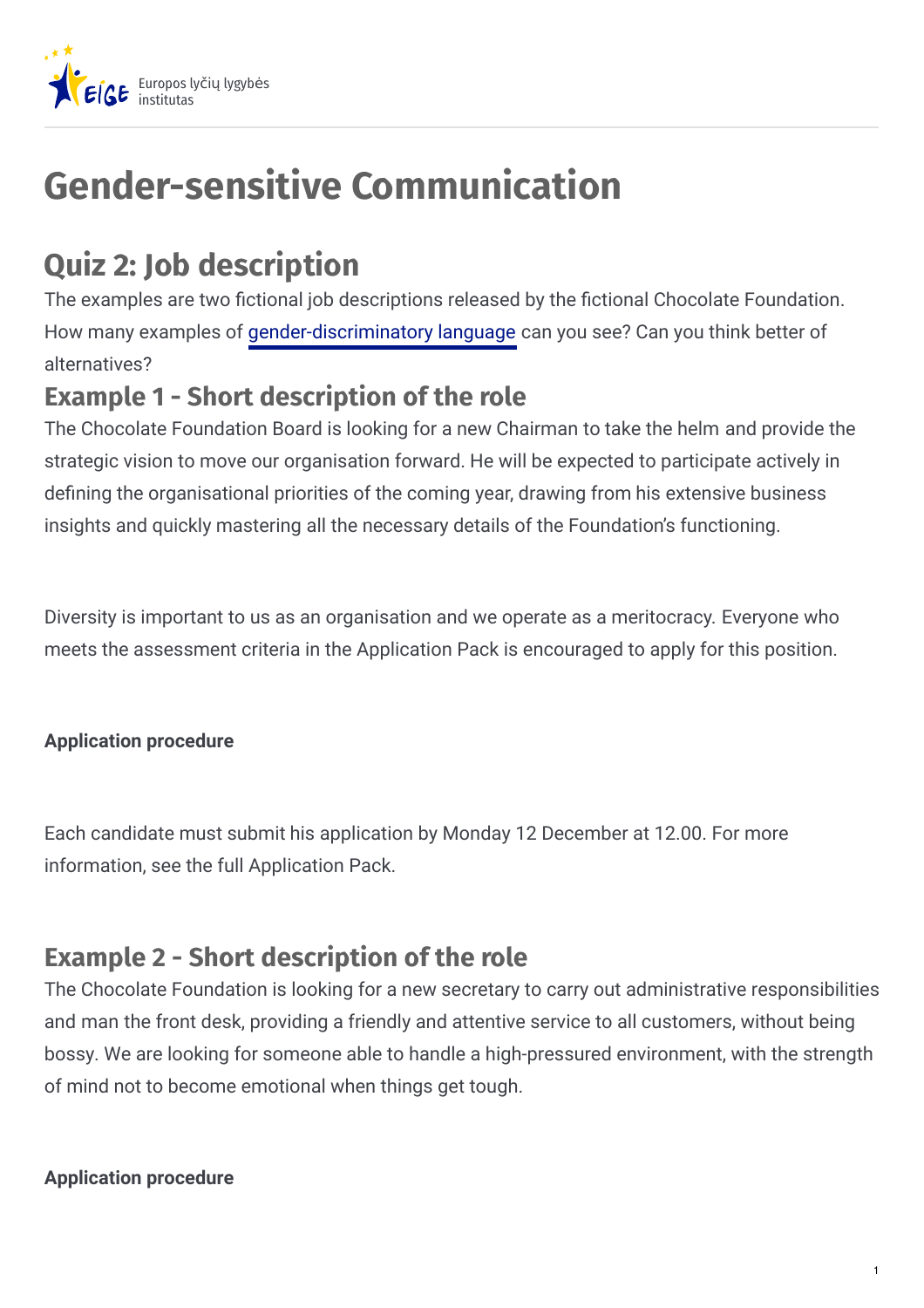Each candidate must submit her application by Monday 12 December at 12.00. For more information, see the full Application Pack.

In total, there are 9 examples of clear gender bias (**circled red** below) and 2 examples (**circled yellow**) that could be classed as such in the two examples. We explain below next to the red arrows why the author may wish to change his/her language.

## **Example 1 - Short description of the role**

The Chocolate Foundation Board is looking for a new **Chairman** to **take the helm** and provide the strategic vision to move our organisation forward. **He** will be expected to participate actively in defining the organisational priorities of the coming year, drawing from **his** extensive business insights and quickly **mastering** all the necessary details of the Foundation's functioning.

Diversity is important to us as an organisation and we operate as a meritocracy. **Everyone** who meets the assessment criteria in the Application Pack is encouraged to apply for this position.

#### **Application procedure**

Each candidate must submit **his** application by Monday 12 December at 12.00. For more information, see the full Application Pack.

## **Example 2 - Short description of the role**

The Chocolate Foundation is looking for a new secretary to carry out administrative responsibilities and **man** the front desk, providing a friendly and attentive service to all customers, without being **bossy**. We are looking for someone able to handle a high-pressured environment, with the strength of mind not to become **emotional** when things get tough.

#### **Application procedure**

Each candidate must submit **her** application by Monday 12 December at 12.00. For more information, see the full Application Pack.

The text below shows the same policy document, this time with the **language improved** to be more gender-sensitive and inclusive.

## **Example 1 - Short description of the role**